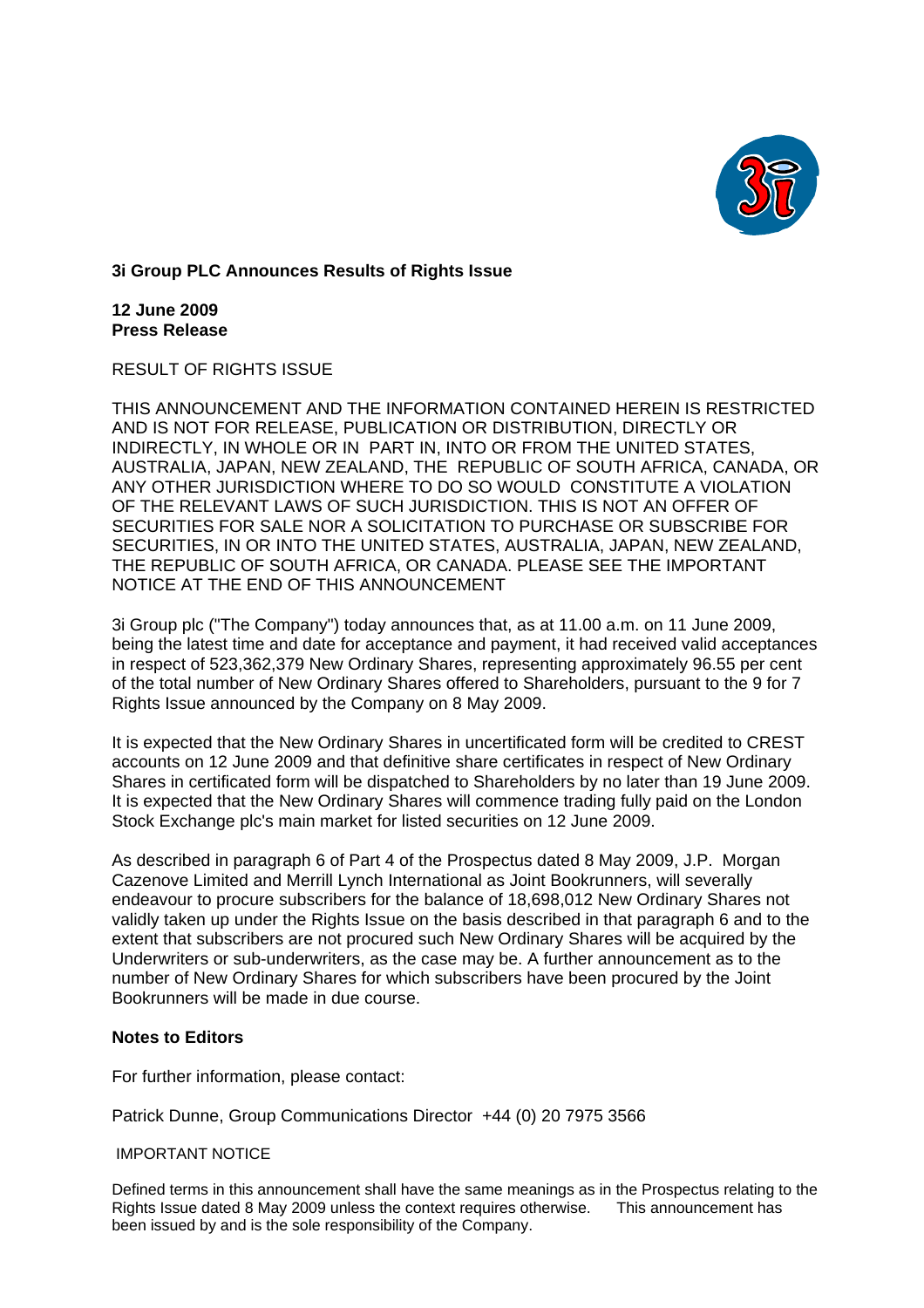A copy of the Prospectus is available from the registered office of the Company and on the Comp any's website at www.3igroup.com provided that the Prospectus is not available (whether through the website or otherwise) to Restricted Shareholders, subject to certain exceptions. The Prospectus gives further details of the New Ordinary Shares, the Nil Paid Rights and the Fully Paid Rights being offered pursuant to the Rights Issue.

Paid Rights, Full Paid Rights or New Ordinary Shares referred to in this announcement except on the basis of the information contained in or incorporated by reference into the Prospectus. This announcement is an advertisement and does not constitute a prospectus. Investors should not base any decision to purchase, otherwise acquire or subscribe for, sell or otherwise dispose of any Nil

by the FSA, and is acting for The Company and no one else in connection with the Rights Issue and providing the protections afforded to their respective clients or for providing advice in relation to the Rights Issue or any matters referred to in this announcement. Each of J.P. Morgan Cazenove, J.P. Morgan Securities Ltd, Merrill Lynch International, the Joint Lead Managers, the Co-Lead Managers and Rothschild is authorised and regulated in the United Kingdom will not regard any other person (whether or not a recipient of the Prospectus) as a client in relation to the Rights Issue and will not be responsible to anyone other than The Company for

Apart from the responsibilities and liabilities, if any, which may be imposed on J.P. Morgan Cazenove, or on its behalf, in connection with The Company, the Nil Paid Rights, the Fully Paid Rights or the New Ordinary Shares or the Rights Issue. Subject to applicable law, each of J.P. Morgan Cazenove, J.P. Managers and Rothschild accordingly disclaims all and any liability whether arising in tort, contract or otherwise (save as referred to above) which they might otherwise have in respect of this announcement or any such statement. J.P. Morgan Securities Limited, Merrill Lynch International, the Joint Lead Managers, the Co-Lead Managers and Rothschild by FSMA or under other laws, none of J.P. Morgan Cazenove, J.P. Morgan Securities Limited, Merrill Lynch International, the Joint Lead Managers, the Co-Lead Managers nor Rothschild accepts any responsibility whatsoever for the contents of this announcement, including its accuracy, completeness or verification or for any other statement made or purported to be made by it, Morgan Securities Limited, Merrill Lynch International, the Joint Lead Managers, the Co-Lead

of securities by the Company. Prospective investors must neither accept any offer for, nor acquire, any upon for any investment contract or decision. In addition, this announcement does not constitute or Ordinary Shares, Provisional Allotment Letters, Nil Paid Rights, Fully Paid Rights and/or to take up any Republic of South Africa or any other jurisdiction in which such an offer or solicitation is unlawful or to any person to whom it is unlawful to make such offer or invitation. This announcement does not constitute an offering circular or prospectus in connection with an offering securities to which the announcement refers, unless they do so on the basis of the information contained in the Prospectus published by the Company. This announcement does not constitute an offer to sell or the solicitation of an offer to buy, or subscribe for, any securities and cannot be relied form part of any offer or invitation to sell or issue, or any solicitation of any offer to acquire, New entitlements to Nil Paid Rights in the United States, Australia, Canada, Japan, New Zealand or the

Rights have not been and will not be registered under the United States Securities Act of 1933, as jurisdiction of the United States and may not be offered, sold, taken up, exercised, resold, renounced, United States. No money, pecunious or other consideration is being solicited and, if sent in response to the Fully Paid Rights are being made outside the United States only to (or for the account or benefit of) non-US Persons in offshore transactions within the meaning of, and in accordance with, Regulation S under the US Securities Act. The New Ordinary Shares, the Provisional Allotment Letters, the Nil Paid Rights and the Fully Paid amended (the "US Securities Act") or under any relevant securities laws of any state or other transferred or delivered, directly or indirectly, to (or for the account or benefit of) any US Person, or within the US except pursuant to an applicable exemption from the registration requirements of the US Securities Act and in compliance with state securities laws. The Company does not intend to register any portion of the Rights Issue in the United States or to conduct a public offering of securities in the the information contained herein, will not be accepted. The Company will not be registered under the US Investment Company Act of 1940 as amended, and investors will not be entitled to the benefits of the Act. Offers of the New Ordinary Shares, the Provisional Allotment Letters, the Nil Paid Rights and

US Persons who are Qualifying Shareholders will only be able to participate in the Rights Issue if they are both (i) qualified purchasers, as defined in section 2(a)(51) of the US Investment Company Act and